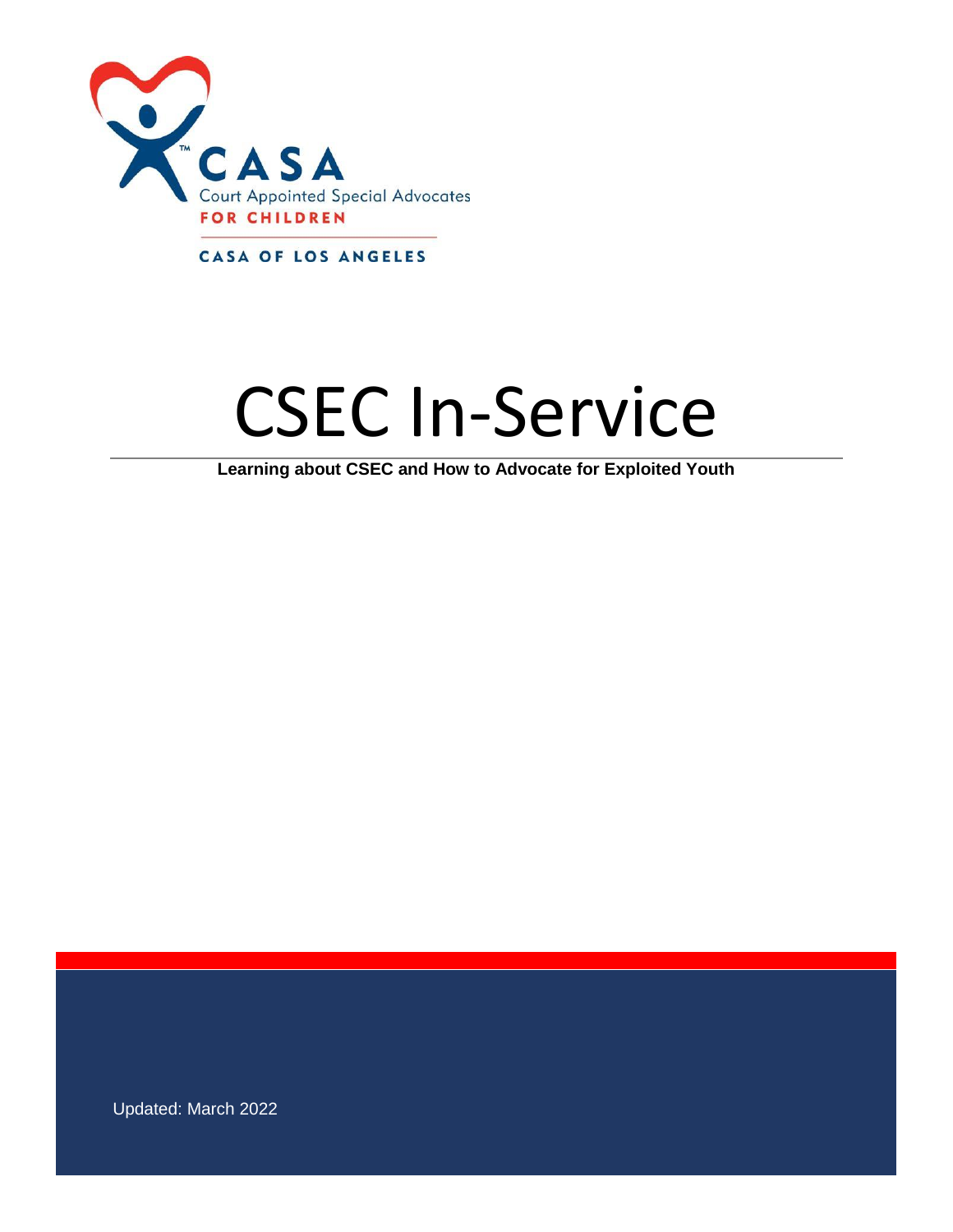## What is CSEC?

CSEC stands for the "Commercial Sexual Exploitation of Children", or "Commercially Sexually Exploited Children". CSEC within the United States is sometimes also referred to as Domestic Minor Sex Trafficking (DMST).

## Using Appropriate Language

At CASA of Los Angeles, we want to be mindful and intentional regarding the language we use for the youth and families we serve. [People-first language](https://texascasa.org/2018/06/18/cultural-considerations-using-people-first-language/#:~:text=We%20at%20CASA%20can%20demonstrate%20our%20commitment%20to,or%20subconscious%20marginalization%20or%20dehumanization%20when%20discussing%20people.) is strongly recommended, which emphasizes the person before the label. For example, you can use phrasing such as, "a youth experiencing CSEC" rather than referring to a youth as "a CSEC". Also, referring to a youth involved in CSEC as a "prostitute" is not appropriate. You can learn more about the "No Such Thing as a Child Prostitute" Campaign [here.](https://rights4girls.org/campaign/)

AWOL (absent without leave) is a military term that often leads to the criminalization of youth and does not accurately describe situations. It is strongly encouraged that CASAs state a youth has "left placement/home without permission" or is "away from home/placement)" when necessary.

# Red Flags

Predators and potential traffickers may look for high-risk factors in the youth they exploit. Do not to jump to conclusions. If a youth is in an intimate relationship with an older partner, that doesn't necessarily mean they are being trafficked. It may be appropriate to ask the youth how they paid for an expensive item or for more information about their boyfriend, but do not interrogate them. Asking directly about potential CSEC activity may offend or alienate the youth. Every youth and CASA relationship is unique. If you suspect CSEC activity on your case, discuss it with your Advocate Supervisor to figure out the best next steps.

IMPORTANT: The presence of one or more of these "red flags" does not guarantee CSEC involvement. These "red flags" may show risk of CSEC activity, but they may also represent typical teenage development. Making this discernment can be difficult at times, so context needs to be consistently considered.

## Stages of Exiting CSEC Involvement

It is important to understand that while CASAs and other case parties such as CSWs, attorneys, mental health teams, etc. would like to keep youth away from this life, there are many complex layers as to why youth choose and remain in this life.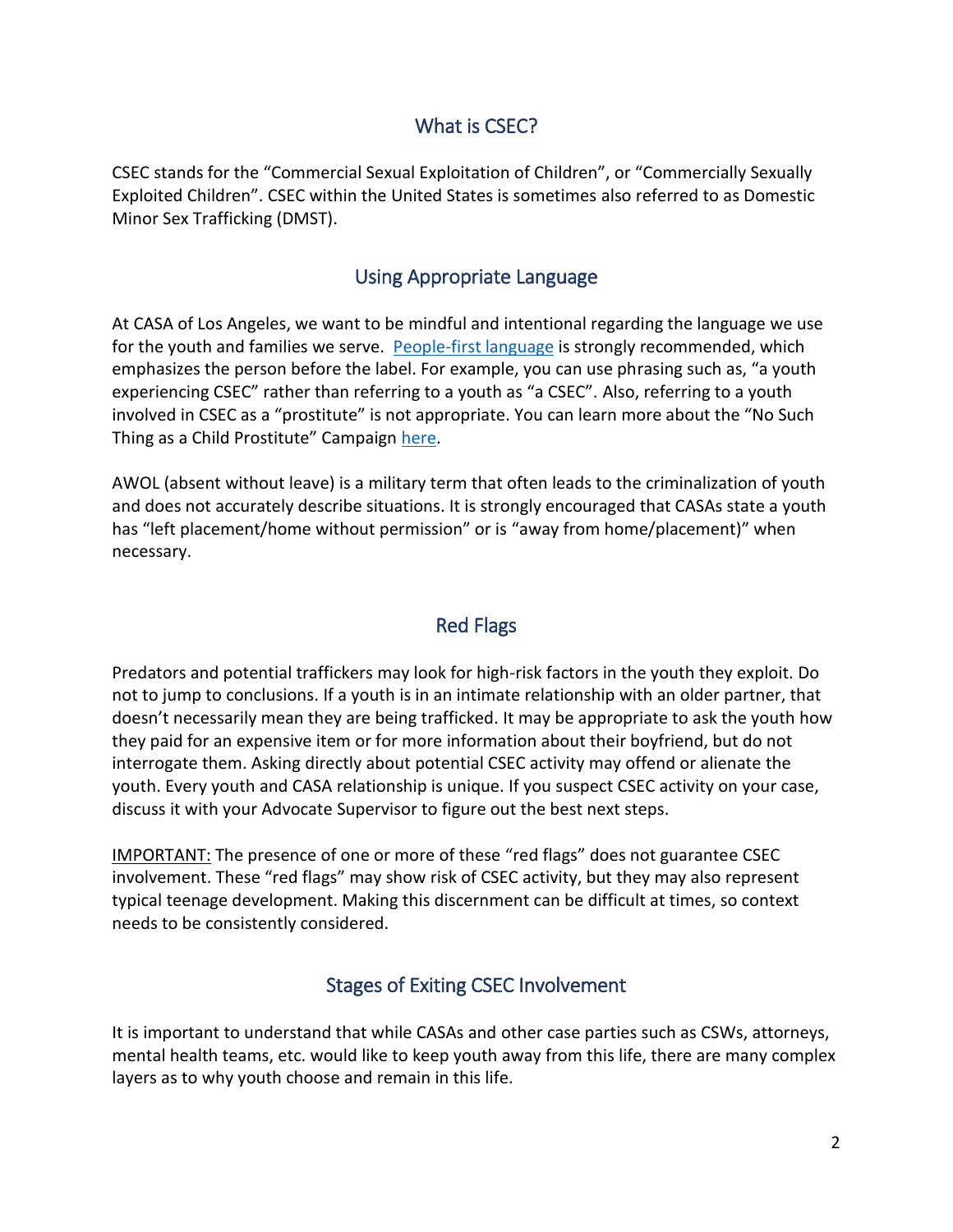While some youth are forcefully coerced into CSEC activity, others may willingly enter or engage to fulfill an unmet need, such as a consistent person in their life or financial support. This can make it especially hard for youth to leave this life.

Similar to the cycle of violence in cases of domestic or intimate partner abuse, breaking the bond with the abuser can be fraught with fear, guilt, loss, anxiety, and loneliness. Youth in the "CSEC" life may have identified their trafficker as one of their only support systems. This individual may have filled a need such as a parent figure, a romantic partner, or simply someone that meets the youth's basic needs for material gifts and love. It is important for positive support systems (such as the CASA) to validate and process these feelings of loss with the young person, while also reassuring them that these feelings do not have to be acted upon (i.e. they do not have to return to their trafficker). In order to maintain stability, support must not simply stop at exiting – the young person will need ongoing support as well as patience and understanding as they navigate the cycle, which may include relapse.

Exiting from the commercial sex industry is often done in stages, not all at once. While the goal may be to leave the commercial sex industry completely, each level of exiting should be validated and used as encouragement for the next.



*PLEASE NOTE: A main challenge once a youth has been identified as CSEC involved is that the youth does not consider themselves to be a victim. Youth involved in CSEC may be taught to distrust others or made to feel accountable for their situation by their trafficker. As a coping and/or survival skill, they may also develop bonds and positive associations toward their trafficker. In fact, in some cases the youth may show extreme loyalty to their trafficker, and therefore try to protect the trafficker from authorities. As such, it is important for CASAs to remain open-minded and non-judgmental when discussing these topics.*

#### **Likelihood of Relapse**

In all examples of behavior change, relapse is part of the process and should be anticipated. It is important to keep in mind that not all youth may not be equally motivated to disengage from CSEC activity.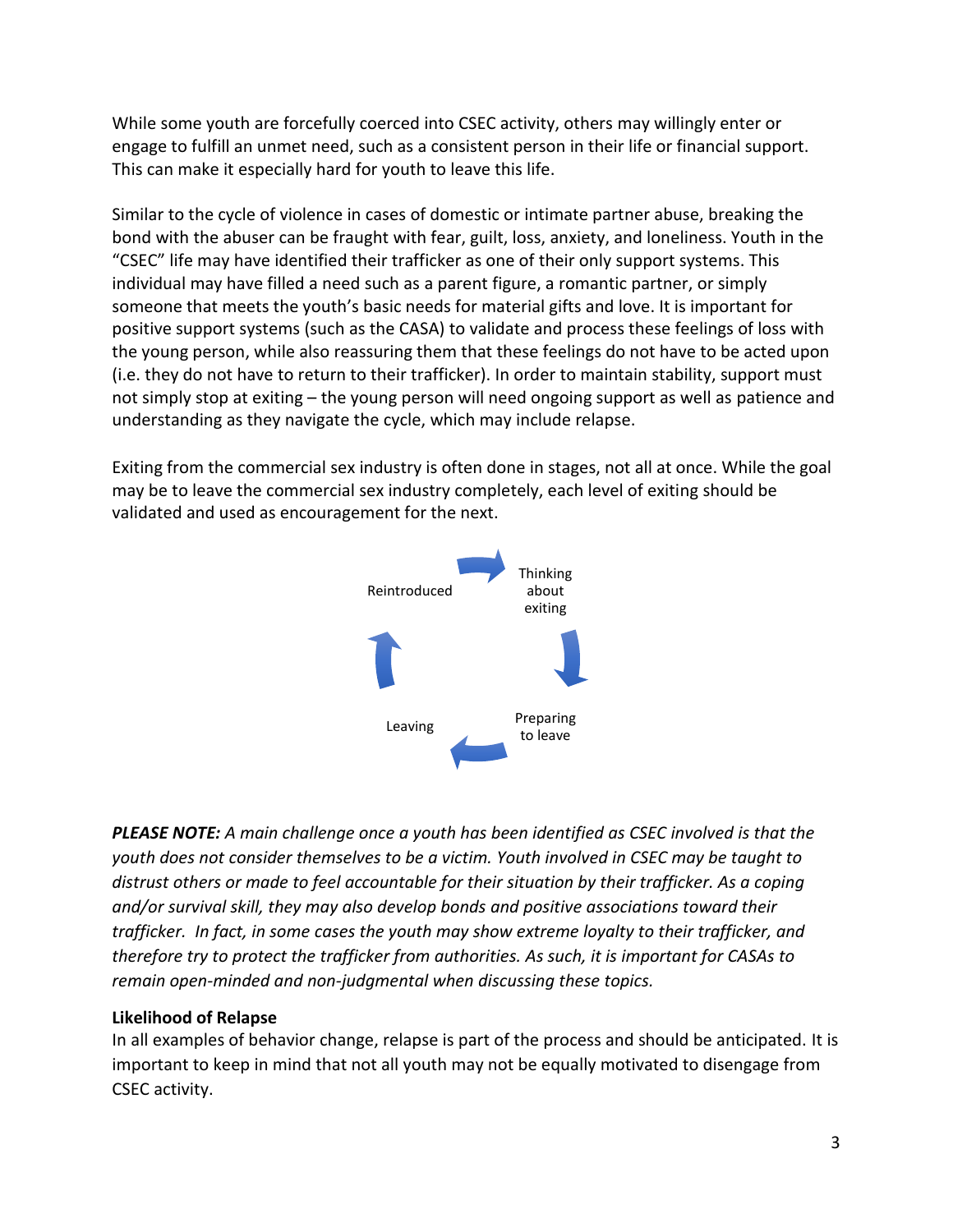Discussing triggers and strategies for dealing with triggers prior to relapse will be important in conversations with the young person. Should a youth return to their trafficker, it is important to keep in mind that a relapse is not a reflection of your efforts as a CASA. It will essential for you to remain a source of support and acceptance and reassure the youth that your main priority is their safety regardless of their choices.

# CASA Role and Expectations

It is important to recognize that most children will not follow a linear path from initial identification to leaving their exploitative relationship or situation. Commercially sexually exploited children may cycle through stages of exploitation before they are able to maintain a life outside of exploitation. In order to be effective, CASA must strive to be youth-centered, strengths-based, and culturally sensitive. Each child's needs will differ depending on a variety of factors.

#### Collaboration with Case Parties

While on a youth's case, you will be working closely with multiple individuals. It is important to keep an open line of communication with these parties, especially if a youth is officially identified as being CSEC-involved. Some of the most important parties are listed below:

| <b>Case Party</b>                 | <b>Role Duties/Notes</b>                              |
|-----------------------------------|-------------------------------------------------------|
| Children's Social Worker (CSW)    | Assigned by DCFS. CASAs will collaborate with         |
|                                   | CSWs to ensure the safety and wellbeing of            |
|                                   | children in the dependency system.                    |
| <b>CSEC CSW</b>                   | A secondary, specialized CSW that is added to a       |
|                                   | case once a youth is identified as CSEC.              |
| Dependency Attorney               | Children's Law Center (CLC) and/or other              |
|                                   | contracted attorney who provide legal advocacy        |
|                                   | for children and youth in the dependency system.      |
| CLC4 CSEC Unit Case Manager       | Case Managers are part of the CSEC Unit and           |
|                                   | work closely with the youth's attorney. They call     |
|                                   | and visit youth, and connect them to resources.       |
|                                   | They tend to be focused on youth in crisis. Call      |
|                                   | CLC 4 to learn who your youth's CSEC Case             |
|                                   | Manager is.                                           |
| Juvenile Justice/Defense Attorney | If a youth is dually involved in the juvenile justice |
|                                   | system as well as the dependency system, they         |
|                                   | will be assigned a defense attorney. It is            |
|                                   | important for CASA to make contact and                |
|                                   | introduce themselves, attend juvenile justice         |
|                                   | hearings as deemed appropriate, and provide a         |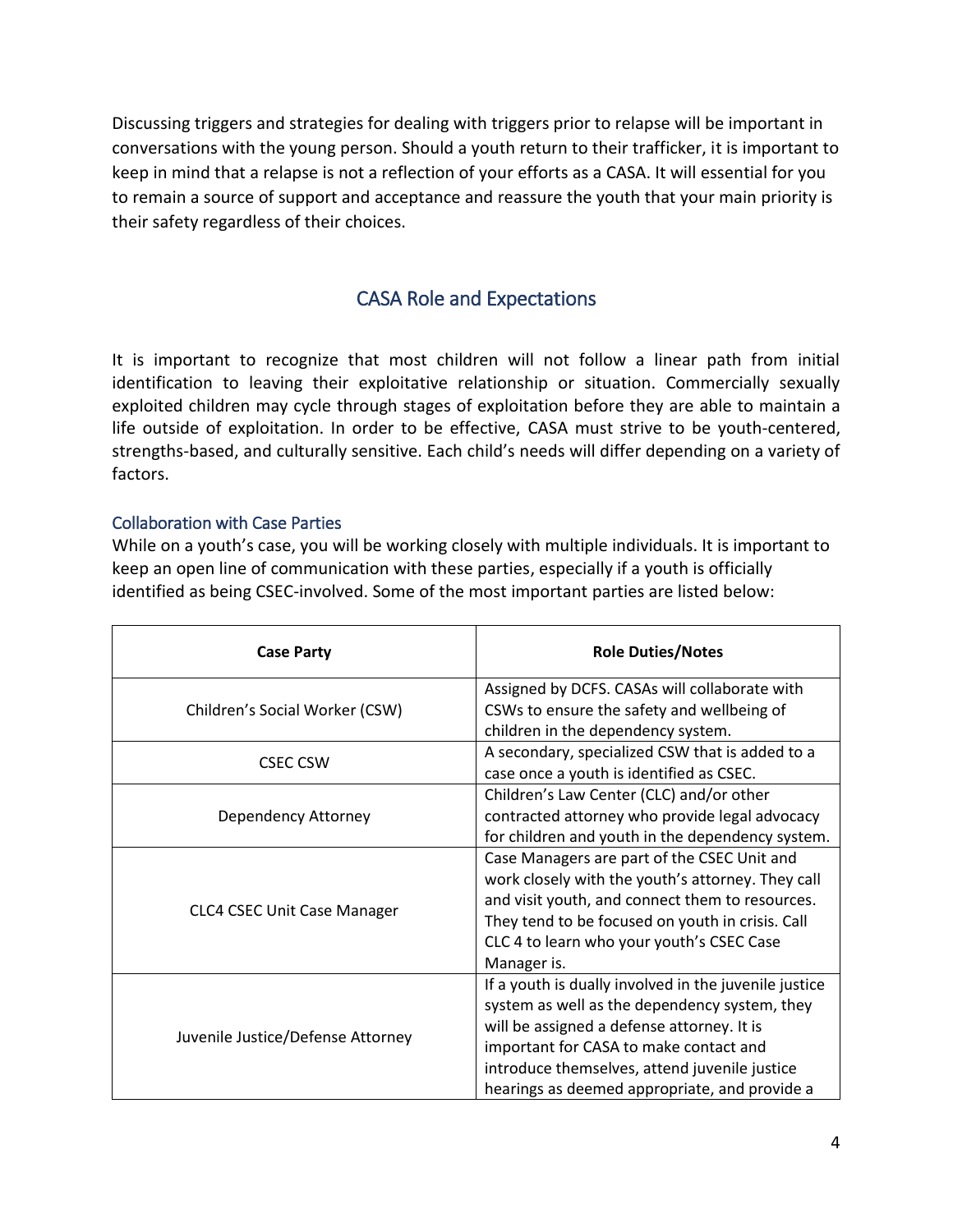|                                                                | written strengths-based advocacy statement if     |
|----------------------------------------------------------------|---------------------------------------------------|
|                                                                | requested by the defense attorney. Please         |
|                                                                | consult with your Advocate Supervisor if your     |
|                                                                | youth becomes dually involved.                    |
| CSEC Advocate (e.g. Saving Innocence and ZOE<br>International) | Once a youth has officially been identified as    |
|                                                                | CSEC-involved, he/she will typically be connected |
|                                                                | to an CSEC advocate, who are peer advocates       |
|                                                                | with lived experience in human trafficking. It is |
|                                                                | important to note that most SI advocates will not |
|                                                                | communicate with CASAs without first receiving    |
|                                                                | an authorization form.                            |

#### Advocacy Activities

Advocacy activities for youth involved in CSEC include addressing needs regarding permanency, safety, and wellbeing. CASAs are encouraged to consult with their Advocate Supervisor to determine appropriate advocacy activities.

#### Harm Reduction

The harm reduction approach reflects a paradigm shift in service delivery, allowing for youth to be the curators of their own safety, including how they define safety. It involves promoting selfdetermination and essentially assisting youth in gaining, or re-establishing, their own sense of power.<https://www.courts.ca.gov/documents/BTB25-3E-01.pdf>

Utilizing a harm reduction approach acknowledges that change is difficult, and that it may take a period before a youth is willing or able to leave their current situation. Employing the harm reduction approach acknowledges that unsafe behavior will continue while a youth is engaging in services. This allows service providers to begin exploring why youth are leaving care, what needs remain unmet and what structural barriers exist that impede youths' progress. By identifying these reasons, both CASAs and service providers can begin addressing the young person needs.

#### Legal Advocacy

Youth involved in CSEC may have varying legal needs. CASAs work directly with the dependency court; however, a youth will likely need an advocate regarding other legal issues. A CASA may be able to assist by providing courtroom support, writing a statement, assisting with transportation arrangements, confirming court dates, and so on. The following information further explores different legal areas that may pertain to CSEC-involved youth.

- **Dependency:** referring a transfer to DREAM court
- **Juvenile Justice:** information on STAR court
- **Crime victim advocacy:** A youth may need to testify or participate in criminal proceedings against their trafficker. CASA may support the youth through this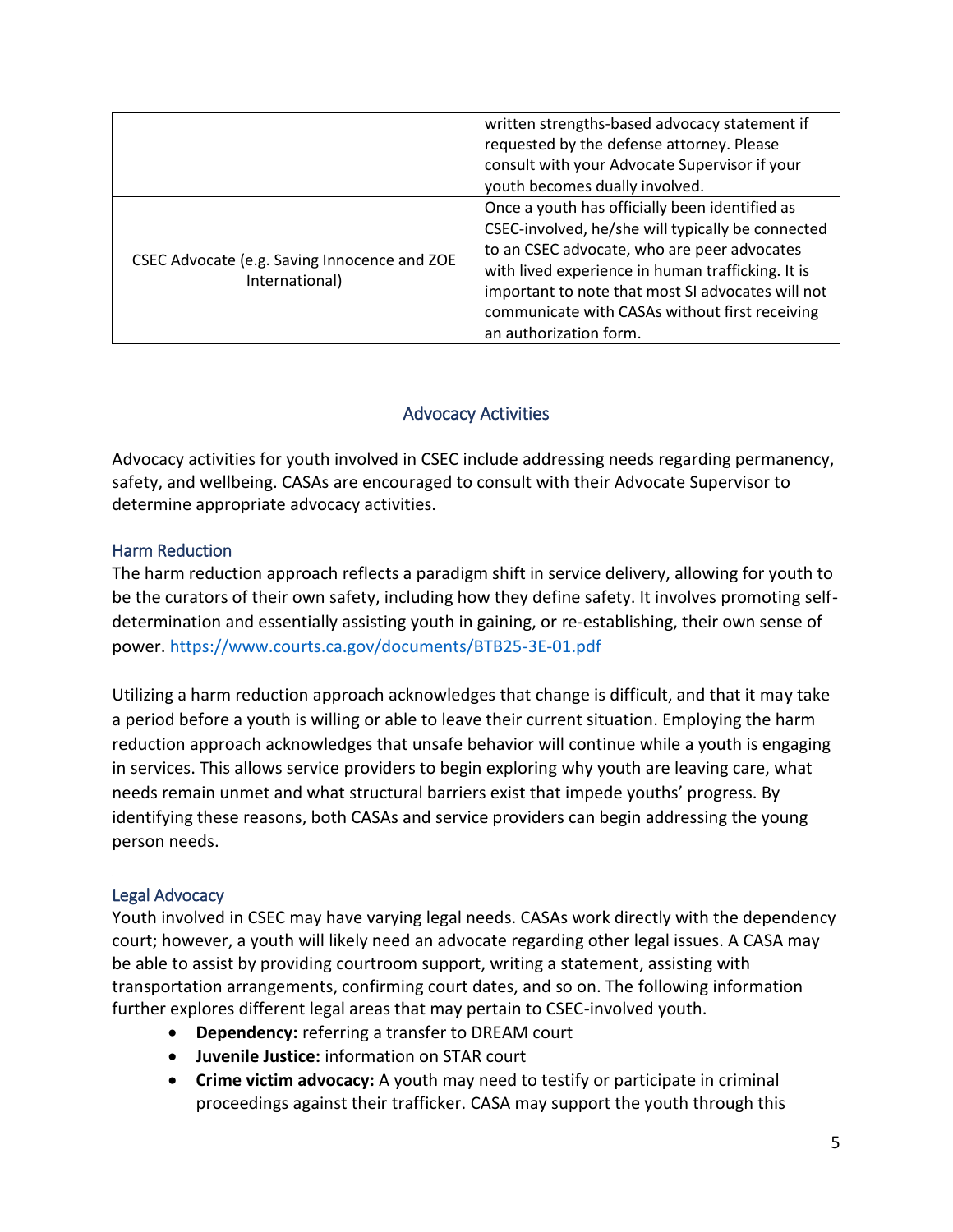process by maintaining communication and understanding among case parties, most importantly, a youth's CSW and dependency attorney.

• **Immigration:** there are several forms of immigration relief that may be available to an undocumented, commercially sexually exploited child. It is critical that an immigration attorney with trafficking expertise screen a child to determine whether the youth is eligible for immigration relief. CLC has an attorney specialized and managing cases for youth with immigration needs. Please consult with your Advocate Supervisor to connect with an immigration attorney at CLC and ensure that your CASA child is set up with available legal services.

## *What if my youth left placement or their whereabouts are unknown?*

There may be periods of time when a youth has left their placement without permission and/or their whereabouts are unknown. Some youth may not want or be ready to exit the cycle during a CASA's advocacy. Therefore, it is crucial for CASAs to respect a youth's mindset and maintain healthy boundaries. However, if a youth is not being responsive, CASAs should continue to message and/or call their youth to keep communication open. CASAs are also encouraged to explore opportunities for advocacy work and continuing education.

- Continue monthly check-in's with parties to share information and updates
	- o CSW
	- o Family members
	- o Law enforcement
	- o Attorneys
- Complete continuing education opportunities (i.e. research, read, listen to webinars, go to trainings to inform yourself about best practices with CSEC youth)
- Ask you Advocate Supervisor about participating in short-term advocacy projects

## *What if my youth returns from leaving placement?*

Safety Planning - Safety planning is a set of techniques used to help reduce risk for a youth who may be actively engaged in or at risk of CSEC involvement. A simple safety plan can help the youth identify risky behaviors as well as assist a youth in identifying supportive people and services to call upon when unsafe circumstances arise.

CASAs and services providers cannot stop a child from running away, however they can give them the resources they need to reduce the possibility of harm.

#### Prohibited Activities

If a youth left placement without permission and contacts you, CASAs should not be picking up their youth. CASAs should redirect to the CSW to make arrangements. Remember, CASAs are not first responders and do not provide crisis intervention services. CASAs should not initiate or have any communication with a youth's trafficker. Also, CASAs are prohibited from investigating allegations of abuse or neglect and should not investigate allegations of CSEC (e.g. researching your youth online).